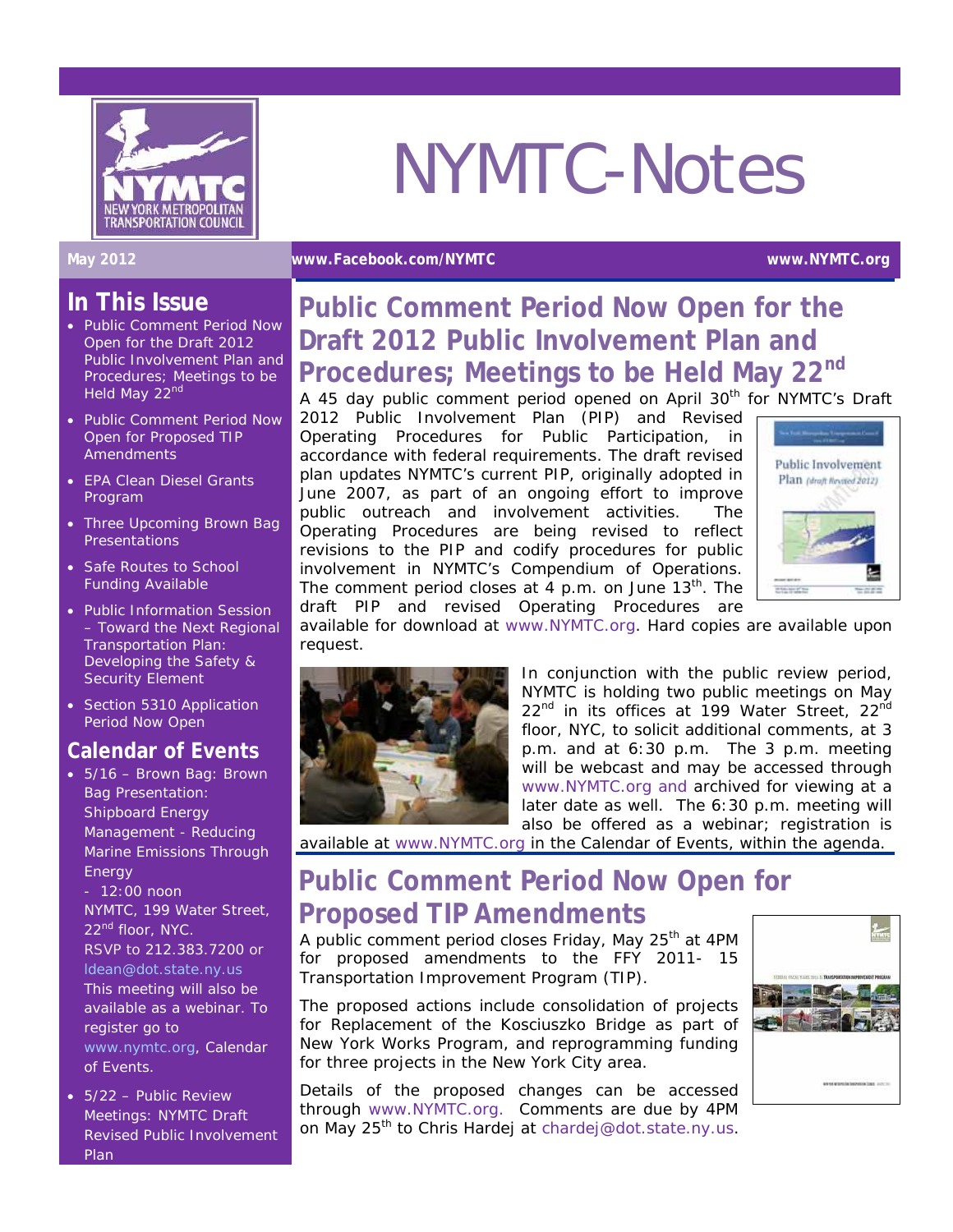### $-3$  p.m.  $-4:30$  p.m.  $*$ \*This meeting will be webcast on [www.NYMTC.org](http://www.nymtc.org/).  $-6:30$  p.m.  $-8$  p.m.  $**$ \*\*This meeting will also be available as a webinar. To register go to [www.nymtc.org,](http://www.nymtc.org/) Calendar of Events.

NYMTC, 199 Water Street, 22<sup>nd</sup> floor, NYC. To attend either meeting in person RSVP to Lisa Daglian at 212.383.7241 or [ldaglian@dot.state.ny.us](mailto:ldaglian@dot.state.ny.us) 

• 6/7 - Public Information Session: Toward the Next RTP - Developing the Safety & Security Element

 - 7 p.m. – 9 p.m. NYMTC, 199 Water St, 22<sup>nd</sup> floor, NYC. RSVP to 212.383.7200 or [ldean@dot.state.ny.us](mailto:ldean@dot.state.ny.us) This meeting will also be available as a webinar. To register go to [www.nymtc.org,](http://www.nymtc.org/) Calendar of Events.

- 6/8- NY-CT Sustainable Communities Steering Committee Meeting - 10 a.m. – 12 noon. Purdue Pharma, 201 Tresser Blvd., Stamford CT. RSVP to Brian Dennis at [bdennis@rpa.org](mailto:bdennis@rpa.org)
- 6/13 Brown Bag: New Approaches to Transportation Planning  $-12:00$  noon NYMTC, 199 Water Street, 22<sup>nd</sup> floor, NYC. RSVP to 212.383.7200 or [ldean@dot.state.ny.us](mailto:ldean@dot.state.ny.us) This meeting will also be available as a webinar. To register go to [www.nymtc.org,](http://www.nymtc.org/) Calendar of Events.

# **EPA Clean Diesel Grants Program**

EPA's National Clean Diesel Campaign (NCDC) grant competition is soliciting proposals for the National Clean Diesel Funding Assistance Program funded through the Diesel Emissions Reduction (DERA) program, through June 4, 2012. The total estimated funding for this competitive



opportunity is approximately \$20 million. The Request for Proposal (RFP) is posted on [www.grants.gov.](http://www.grants.gov/) The NCDC website contains more information regarding clean diesel technologies, past awarded projects, and helpful tips. All questions and/or inquiries regarding this RFP should be submitted in writing to [CleanDiesel@epa.gov,](mailto:CleanDiesel@epa.gov) or call 1- 877-NCDC-FACTS. Additional information is also available at:<http://www.epa.gov/cleandiesel/prgnational.htm>

# **Three Upcoming Brown Bag Presentations**

Three Brown Bag Presentations have been scheduled for May, June and July. Each may be attended in person or by webinar. To register for a webinar go to [www.NYMTC.org,](http://www.nymtc.org/) Calendar of Events and download the appropriate agenda. Each of the meetings will be held at 12 noon in NYMTC's offices, 199 Water Street, 22<sup>nd</sup> floor, NYC. To attend in person, RSVP to Lisa Dean at 212.383.7200 or [ldean@dot.state.ny.us.](mailto:ldean@dot.state.ny.us)

**May 16:** *Shipboard Energy Management – Reducing Marine Emissions Through Energy Conservation.* Speakers: Sebastian Phillips, President, and Michael Martin P.E., Vice-President, of Marine Design Dynamics, Inc.

Presentation: While recognized as an efficient means of moving cargo, marine vessels are large consumers of fuel, as well as significant sources of greenhouse gas and other emissions. This presentation will discuss Shipboard Energy Management tools and processes that provide a means to reduce both fuel consumption and related emissions, with results of reductions in fuel consumption between 4% and 9%, and emission reductions of between 8% and 11%.

**June 13:** *New Approaches to Transportation Planning.* Speaker: Robert E. Paaswell, PhD, Dist M ASCE, Distinguished Professor of Civil Engineering, **CCNY** 

Presentation: Current transportation planning is derivative from methods developed post WWII to rapidly increase highway supply in the United States. The mandated planning process, development of sophisticated demand models, and the use of engineering tools have helped build networks of infrastructure second to none in the world. This presentation will discuss the importance of carrying out the planning process in full recognition of the impacts of globalization, environmental change, energy supply and price, and quality of life.

**July 18:** *Planning Traffic Changes to Benefit Pedestrians*. Speakers: NYC DOT Pedestrian Projects Group: Randy Wade, Director; Terra Ishee, Design Coordinator; and Sean Quinn Planning Coordinator

Presentation: Pedestrian planners have tamed traffic at some of the city's most vehicle-dominated locations, including the complex puzzle presented by the Hoyt-RFK Bridge interchange in Astoria and the complex traffic patterns at Grand Army Plaza in Brooklyn. In addition, Nagle and Tenth Avenue in Manhattan, Macombs in the Bronx, and Union/12th Street along with Washington Avenue in Brooklyn also received pedestrian safety improvements.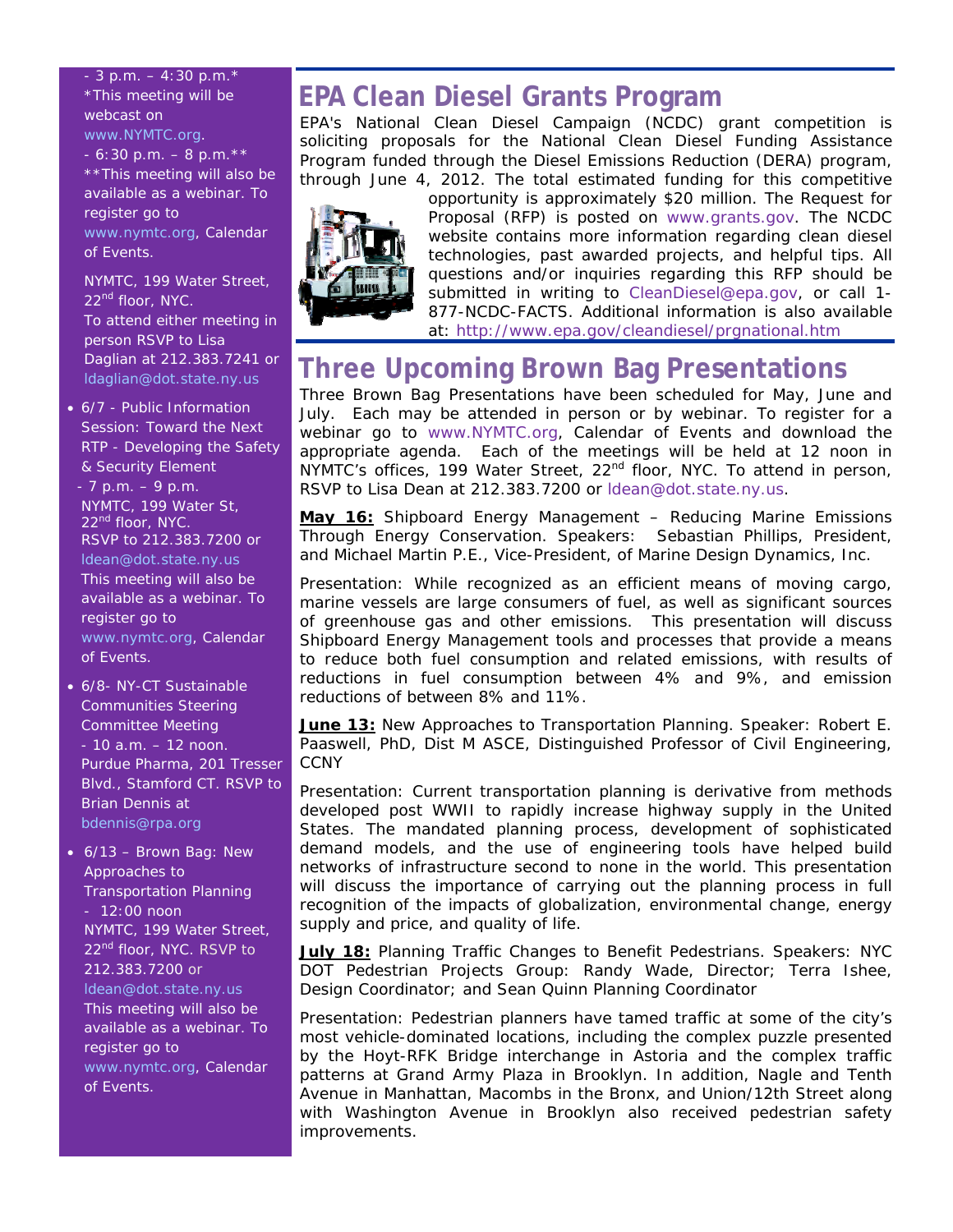NYMTC is a regional council of governments that provides a collaborative transportation planning forum as the metropolitan planning organization for New York City, Long Island and the lower Hudson Valley.

## **NYMTC Council Members**

## **Voting Members**

- Joan McDonald, New York State DOT Commissioner and NYMTC co-chair
- Janette Sadik-Khan, Commissioner, New York City Department of Transportation and NYMTC co-chair
- Amanda Burden, Director, New York City Department of City Planning
- Joseph Lhota, Chairman, **Metropolitan** Transportation Authority
- Edward P. Mangano, Nassau County Executive
- MaryEllen Odell, Putnam County Executive
- C. Scott Vanderhoef, Rockland County **Executive**
- Steve Bellone, Suffolk County Executive
- Rob Astorino, Westchester County **Executive**

# **Safe Routes to School Funding Available**

Applications are now available for \$23.9 million in federal Safe Routes to School (SRTS) funding for infrastructure improvements and public education campaigns across the state to encourage elementary and middle school children to safely walk and bike to school.

Federal funding was made available to the New York State Department of Transportation (NYSDOT), which administers the SRTS program and will reimburse 100 percent of eligible project costs for successful applicants. Applications for the Safe Routes to School



program will be accepted through October 5, 2012. Project awards will be announced by the end of the year.

 NYSDOT will conduct regional information workshops about the Safe Routes to School program and will make program applications and guidebooks available to communities within the state. In conjunction with some of the workshops, NYSDOT and the Federal Highway Administration-



New York Division (FHWA) are jointly providing training about the federal aid process to teach sponsors about the steps, activities, approvals and other requirements needed to ensure that federally-funded projects are developed, designed and constructed in accordance with federal requirements.

Information about this training and additional workshops are available at

<https://www.dot.ny.gov/safe-routes-to-school>.

A portion of the State's Safe Routes to School Program funds has been directed to the New York City Department of Transportation's ongoing SRTS Program, which prioritizes schools based on crash and school data and incorporates community participation in the creation of each plan. Therefore, applications for the State's SRTS Program will not be available to potential applicants that are located within the five counties that comprise New York City (Bronx, New York, Kings, Queens, and Richmond).

The following are workshop locations and times for the NYMTC region.

### **Long Island – Suffolk County**

May 31, registration at 8:30 a.m., workshop from 9 a.m. to 3:30 p.m. H. Lee Dennison Building, 100 Veterans Highway, Hauppauge, NY 11788 \* Part of Federal Aid 101 training (SRTS overview from 9:15 a.m. to 10:45 a.m.)

## **Hudson Valley**

#### **Westchester**

June 4, registration at 9 a.m., workshop from 9:30 a.m. to 4 p.m. Westchester County Center, 198 Central Ave, White Plains NY 10606 \*Part of Federal Aid 101 training (SRTS overview from 9:15 a.m. to 10:45 a.m.)

#### **Rockland**

June 7, 10 a.m. to noon Rockland County Planning, Building T Conference Room, 50 Sanatorium Road, Pomona, NY 10970